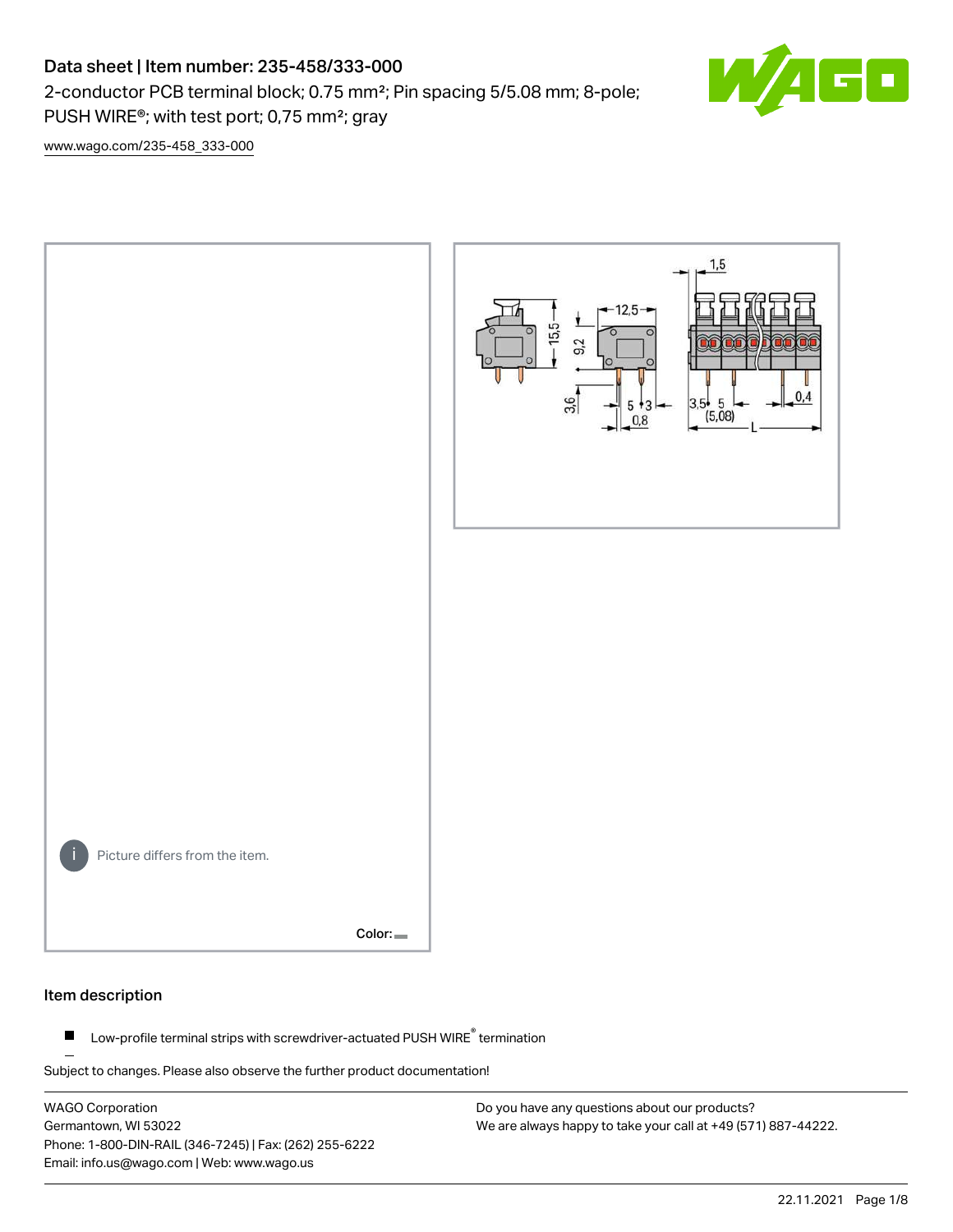

- Double-conductor connection for supply and distribution of signals ideal for standard, single-conductor signal lines suitable for push-in termination
- $\blacksquare$ Double solder pins for high mechanical stability
- $\blacksquare$ Combines with all 235 Series modular terminal blocks
- $\blacksquare$ Set to metric or inch pin spacing by compressing terminal strips together or pulling them apart
- $\blacksquare$ Conductor removal via screwdriver (2.5mm x 0.4mm)
- $\blacksquare$ Also available with test slot

#### Data Notes

| w<br>۰, | I<br>×<br>v<br>۹<br>٠ | ×<br>۰. |
|---------|-----------------------|---------|
|         |                       |         |

| Variants: | Other pole numbers                                               |
|-----------|------------------------------------------------------------------|
|           | Other colors                                                     |
|           | Mixed-color PCB connector strips                                 |
|           | Direct marking                                                   |
|           | Other versions (or variants) can be requested from WAGO Sales or |
|           | configured at https://configurator.wago.com/                     |

## Electrical data

#### IEC Approvals

| Ratings per                 | IEC/EN 60664-1                                                        |
|-----------------------------|-----------------------------------------------------------------------|
| Rated voltage (III / 3)     | 250 V                                                                 |
| Rated surge voltage (III/3) | 4 <sub>kV</sub>                                                       |
| Rated voltage (III/2)       | 320 V                                                                 |
| Rated surge voltage (III/2) | 4 <sub>kV</sub>                                                       |
| Nominal voltage (II/2)      | 630 V                                                                 |
| Rated surge voltage (II/2)  | 4 <sub>kV</sub>                                                       |
| Rated current               | 10A                                                                   |
| Legend (ratings)            | $(III / 2)$ $\triangle$ Overvoltage category III / Pollution degree 2 |

#### UL Approvals

| Approvals per                  | UL 1059 |
|--------------------------------|---------|
| Rated voltage UL (Use Group B) | 300 V   |
| Rated current UL (Use Group B) | 10 A    |
| Rated voltage UL (Use Group D) | 300 V   |
| Rated current UL (Use Group D) | 10 A    |

Subject to changes. Please also observe the further product documentation!

| <b>WAGO Corporation</b>                                | Do you have any questions about our products?                 |
|--------------------------------------------------------|---------------------------------------------------------------|
| Germantown, WI 53022                                   | We are always happy to take your call at +49 (571) 887-44222. |
| Phone: 1-800-DIN-RAIL (346-7245)   Fax: (262) 255-6222 |                                                               |
| Email: info.us@wago.com   Web: www.wago.us             |                                                               |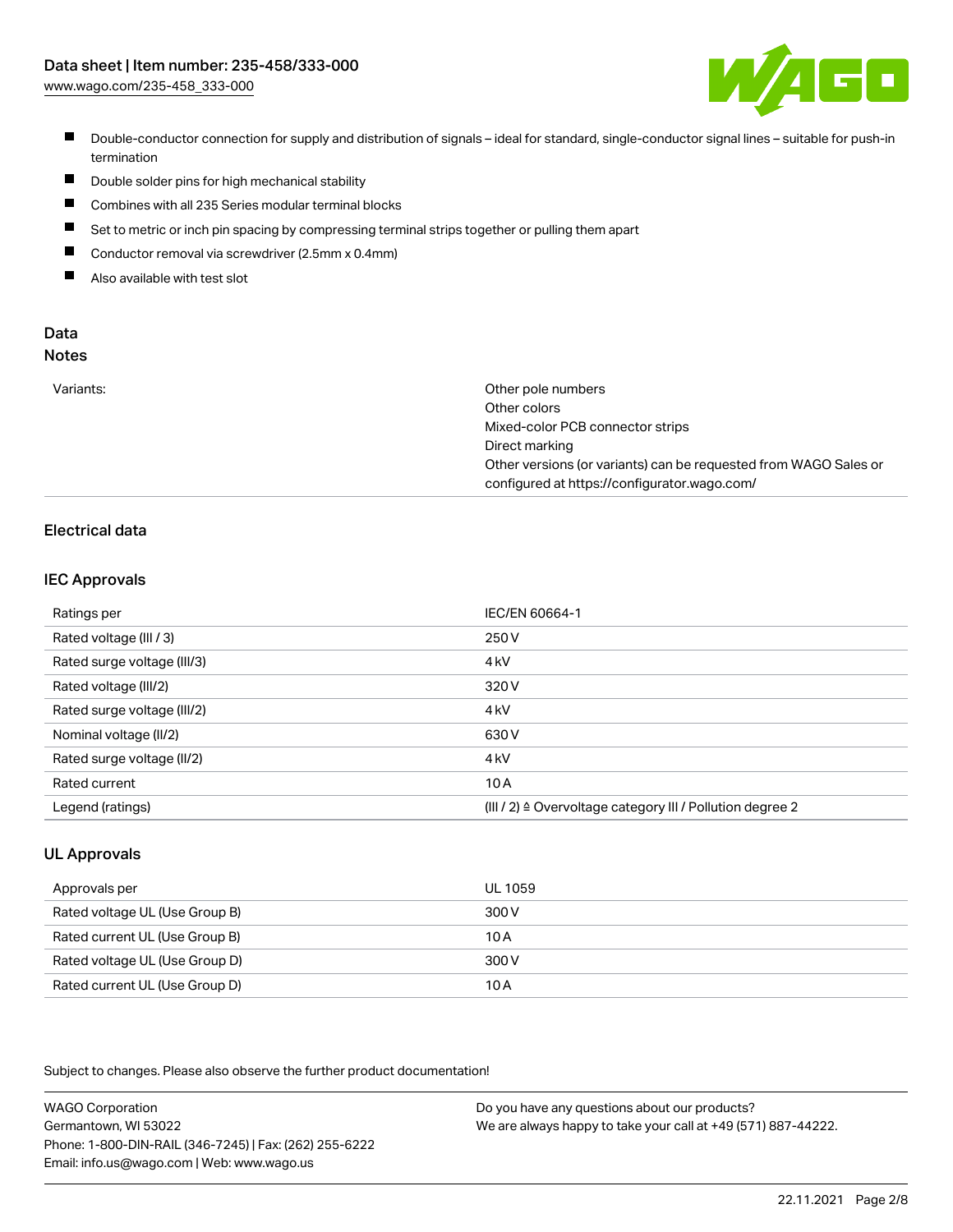

### CSA Approvals

| Approvals per                   | CSA   |
|---------------------------------|-------|
| Rated voltage CSA (Use Group B) | 300 V |
| Rated current CSA (Use Group B) | 10 A  |

#### Connection data

| Total number of connection points | 16 |
|-----------------------------------|----|
| Total number of potentials        |    |
| Number of connection types        |    |
| Number of levels                  |    |

#### Connection 1

| Connection technology                             | PUSH WIRE                               |
|---------------------------------------------------|-----------------------------------------|
| Actuation type                                    | Operating tool                          |
| Solid conductor                                   | $0.250.75$ mm <sup>2</sup> / 24  18 AWG |
| Fine-stranded conductor; with uninsulated ferrule | $0.250.34$ mm <sup>2</sup>              |
| Strip length                                      | $910$ mm $/0.350.39$ inch               |
| Conductor connection direction to PCB             | 0°                                      |
| Number of poles                                   | 8                                       |

## Physical data

| Pin spacing                          | 5/5.08 mm / 0.197/0.2 inch |
|--------------------------------------|----------------------------|
| Width                                | 41.5 mm / 1.634 inch       |
| Height                               | 12.8 mm / 0.504 inch       |
| Height from the surface              | 9.2 mm / 0.362 inch        |
| Depth                                | 12.5 mm / 0.492 inch       |
| Solder pin length                    | $3.6 \,\mathrm{mm}$        |
| Solder pin dimensions                | $0.8 \times 0.4$ mm        |
| Drilled hole diameter with tolerance | 1 <sup>(+0.1)</sup> mm     |

## PCB contact

| PCB Contact                         | TH .                                     |
|-------------------------------------|------------------------------------------|
| Solder pin arrangement              | over the entire terminal strip (in-line) |
| Number of solder pins per potential |                                          |

Subject to changes. Please also observe the further product documentation!

| <b>WAGO Corporation</b>                                | Do you have any questions about our products?                 |
|--------------------------------------------------------|---------------------------------------------------------------|
| Germantown, WI 53022                                   | We are always happy to take your call at +49 (571) 887-44222. |
| Phone: 1-800-DIN-RAIL (346-7245)   Fax: (262) 255-6222 |                                                               |
| Email: info.us@wago.com   Web: www.wago.us             |                                                               |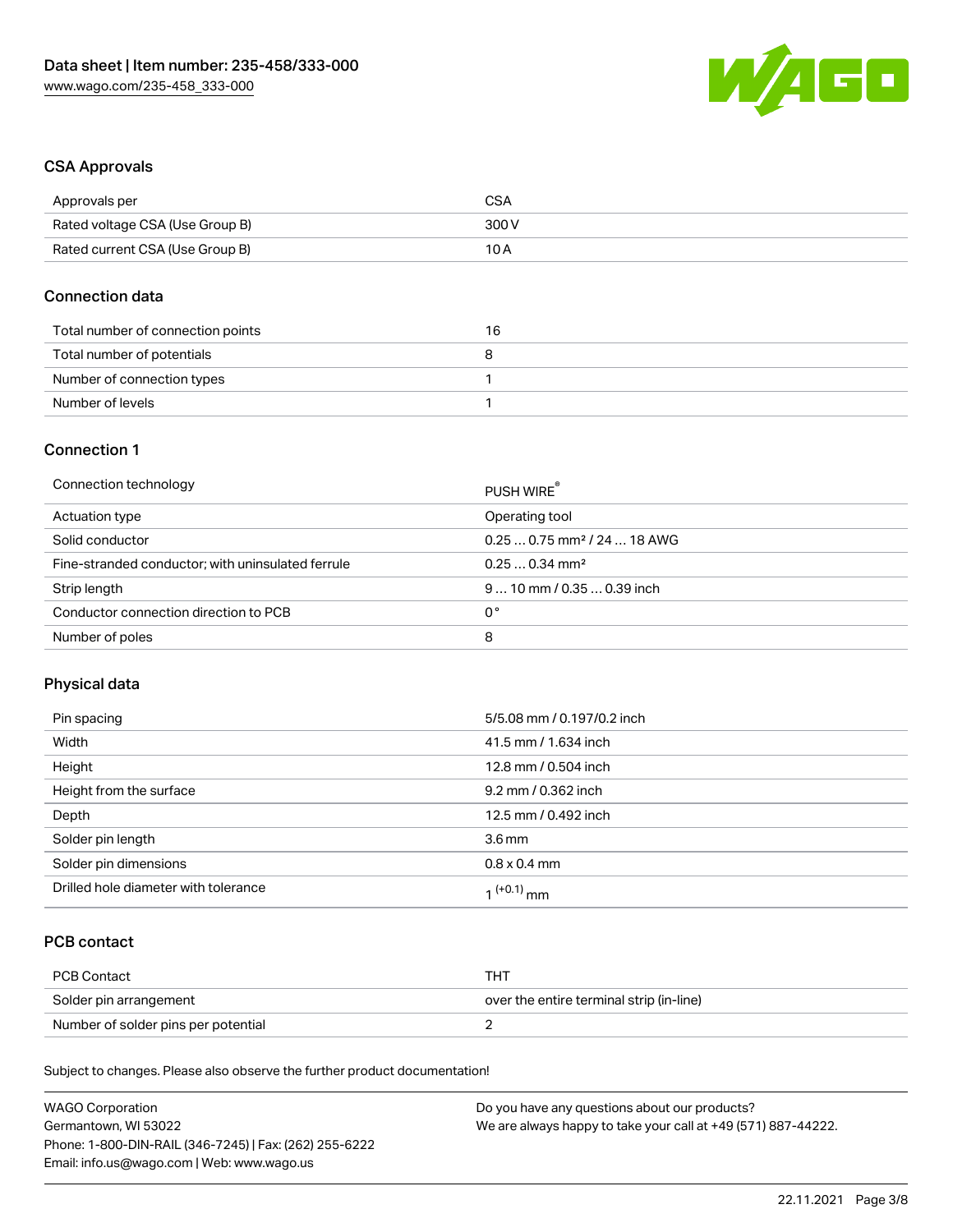

### Material data

| Color                       | gray                                  |
|-----------------------------|---------------------------------------|
| Material group              |                                       |
| Insulation material         | Polyamide (PA66)                      |
| Flammability class per UL94 | V <sub>0</sub>                        |
| Clamping spring material    | Chrome nickel spring steel (CrNi)     |
| Contact material            | Electrolytic copper $(E_{\text{Cl}})$ |
| Contact plating             | tin-plated                            |
| Fire load                   | 0.084 MJ                              |
| Weight                      | 5.4g                                  |

### Environmental requirements

| Limit temperature range | +105 °C<br>- 60 |  |
|-------------------------|-----------------|--|
|-------------------------|-----------------|--|

### Commercial data

| Product Group         | 4 (Printed Circuit) |
|-----------------------|---------------------|
| PU (SPU)              | 100 (25) Stück      |
| Packaging type        | box                 |
| Country of origin     | <b>CH</b>           |
| <b>GTIN</b>           | 4044918830423       |
| Customs tariff number | 85369010000         |

## Approvals / Certificates

#### UL-Approvals

|                          |                               |                          | Certificate |
|--------------------------|-------------------------------|--------------------------|-------------|
| Logo                     | Approval                      | Additional Approval Text | name        |
|                          | UL                            | $\overline{\phantom{0}}$ | E45172      |
| $\overline{\phantom{0}}$ | UL International Germany GmbH |                          |             |

### Optional accessories

Email: info.us@wago.com | Web: www.wago.us

| Ferrules |  |
|----------|--|
|----------|--|

| .<br>Ferrule            |                                                                                                                        |                                                               |                      |
|-------------------------|------------------------------------------------------------------------------------------------------------------------|---------------------------------------------------------------|----------------------|
|                         | Item no.: 216-101<br>Ferrule; Sleeve for 0.5 mm <sup>2</sup> / AWG 22; uninsulated; electro-tin plated; silver-colored |                                                               | www.wago.com/216-101 |
|                         | Subject to changes. Please also observe the further product documentation!                                             |                                                               |                      |
| <b>WAGO Corporation</b> |                                                                                                                        | Do you have any questions about our products?                 |                      |
| Germantown, WI 53022    |                                                                                                                        | We are always happy to take your call at +49 (571) 887-44222. |                      |
|                         | Phone: 1-800-DIN-RAIL (346-7245)   Fax: (262) 255-6222                                                                 |                                                               |                      |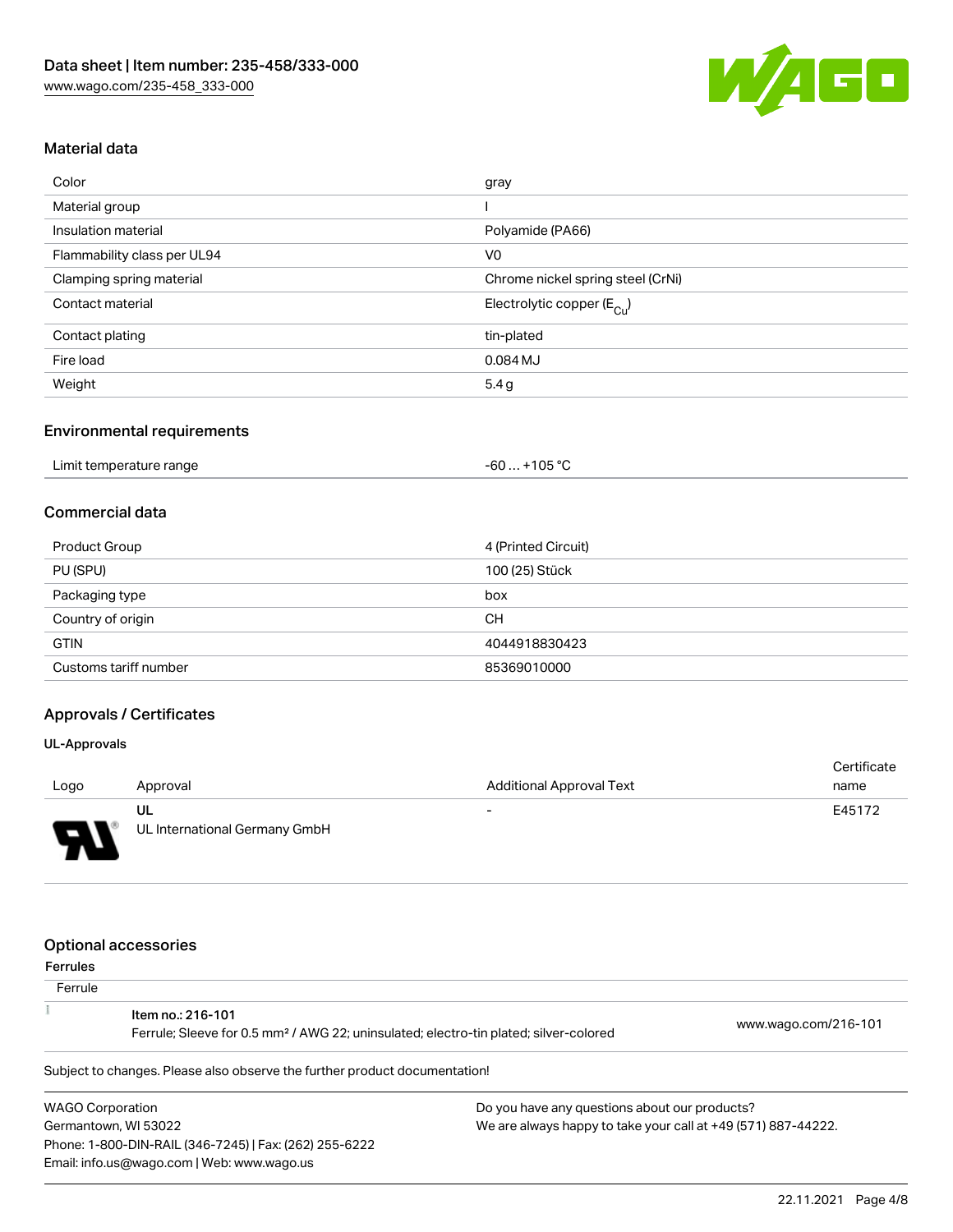## Data sheet | Item number: 235-458/333-000

Phone: 1-800-DIN-RAIL (346-7245) | Fax: (262) 255-6222

Email: info.us@wago.com | Web: www.wago.us

[www.wago.com/235-458\\_333-000](http://www.wago.com/235-458_333-000)



|                                                 | Item no.: 216-104<br>Ferrule; Sleeve for 1.5 mm <sup>2</sup> / AWG 16; uninsulated; electro-tin plated; silver-colored                                                             |                                                                                                                | www.wago.com/216-104 |
|-------------------------------------------------|------------------------------------------------------------------------------------------------------------------------------------------------------------------------------------|----------------------------------------------------------------------------------------------------------------|----------------------|
|                                                 | Item no.: 216-106<br>Ferrule; Sleeve for 2.5 mm <sup>2</sup> / AWG 14; uninsulated; electro-tin plated; silver-colored                                                             |                                                                                                                | www.wago.com/216-106 |
| I                                               | Item no.: 216-107<br>Ferrule; Sleeve for 4 mm <sup>2</sup> / AWG 12; uninsulated; electro-tin plated                                                                               |                                                                                                                | www.wago.com/216-107 |
|                                                 | Item no.: 216-108<br>Ferrule; Sleeve for 6 mm <sup>2</sup> / AWG 10; uninsulated; electro-tin plated; silver-colored                                                               |                                                                                                                | www.wago.com/216-108 |
| I                                               | Item no.: 216-109<br>Ferrule; Sleeve for 10 mm <sup>2</sup> / AWG 8; uninsulated; electro-tin plated                                                                               |                                                                                                                | www.wago.com/216-109 |
| Ĭ.                                              | Item no.: 216-102<br>Ferrule; Sleeve for 0.75 mm <sup>2</sup> / AWG 20; uninsulated; electro-tin plated; silver-colored                                                            |                                                                                                                | www.wago.com/216-102 |
|                                                 | Item no.: 216-103<br>Ferrule; Sleeve for 1 mm <sup>2</sup> / AWG 18; uninsulated; electro-tin plated                                                                               |                                                                                                                | www.wago.com/216-103 |
| Ī                                               | Item no.: 216-110<br>Ferrule; Sleeve for 16 mm <sup>2</sup> / AWG 6; uninsulated; electro-tin plated; metallic brown                                                               |                                                                                                                | www.wago.com/216-110 |
| î.                                              | Item no.: 216-123<br>Ferrule; Sleeve for 1 mm <sup>2</sup> / AWG 18; uninsulated; electro-tin plated; silver-colored                                                               |                                                                                                                | www.wago.com/216-123 |
|                                                 | Item no.: 216-122<br>Ferrule; Sleeve for 0.75 mm <sup>2</sup> / AWG 20; uninsulated; electro-tin plated; silver-colored                                                            |                                                                                                                | www.wago.com/216-122 |
| I                                               | Item no.: 216-124<br>Ferrule; Sleeve for 1.5 mm <sup>2</sup> / AWG 16; uninsulated; electro-tin plated                                                                             |                                                                                                                | www.wago.com/216-124 |
|                                                 | Item no.: 216-142<br>Ferrule; Sleeve for 0.75 mm <sup>2</sup> / 18 AWG; uninsulated; electro-tin plated; electrolytic copper; gastight<br>crimped; acc. to DIN 46228, Part 1/08.92 |                                                                                                                | www.wago.com/216-142 |
|                                                 | Item no.: 216-132<br>Ferrule; Sleeve for 0.34 mm <sup>2</sup> / AWG 24; uninsulated; electro-tin plated                                                                            |                                                                                                                | www.wago.com/216-132 |
| i.                                              | Item no.: 216-121<br>Ferrule; Sleeve for 0.5 mm <sup>2</sup> / AWG 22; uninsulated; electro-tin plated; silver-colored                                                             |                                                                                                                | www.wago.com/216-121 |
|                                                 | Item no.: 216-143<br>Ferrule; Sleeve for 1 mm <sup>2</sup> / AWG 18; uninsulated; electro-tin plated; electrolytic copper; gastight<br>crimped; acc. to DIN 46228, Part 1/08.92    |                                                                                                                | www.wago.com/216-143 |
|                                                 | Item no.: 216-131<br>Ferrule; Sleeve for 0.25 mm <sup>2</sup> / AWG 24; uninsulated; electro-tin plated; silver-colored                                                            |                                                                                                                | www.wago.com/216-131 |
|                                                 | Item no.: 216-141<br>Ferrule; Sleeve for 0.5 mm <sup>2</sup> / 20 AWG; uninsulated; electro-tin plated; electrolytic copper; gastight<br>crimped; acc. to DIN 46228, Part 1/08.92  |                                                                                                                | www.wago.com/216-141 |
|                                                 | Item no.: 216-152<br>Ferrule; Sleeve for 0.34 mm <sup>2</sup> / AWG 24; uninsulated; electro-tin plated                                                                            |                                                                                                                | www.wago.com/216-152 |
|                                                 | Subject to changes. Please also observe the further product documentation!                                                                                                         |                                                                                                                |                      |
| <b>WAGO Corporation</b><br>Germantown, WI 53022 |                                                                                                                                                                                    | Do you have any questions about our products?<br>We are always happy to take your call at +49 (571) 887-44222. |                      |

22.11.2021 Page 5/8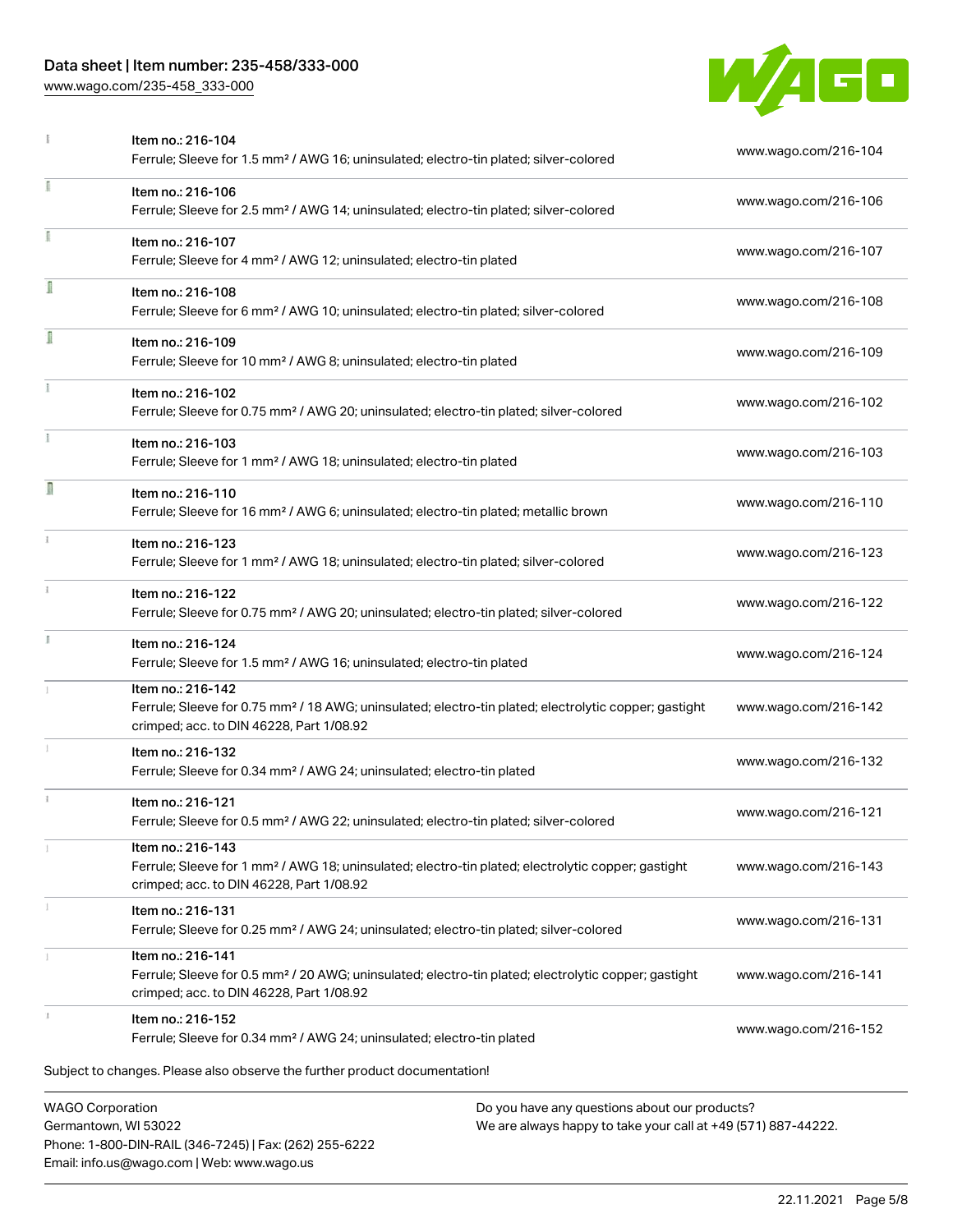### Data sheet | Item number: 235-458/333-000

[www.wago.com/235-458\\_333-000](http://www.wago.com/235-458_333-000)



|   | Item no.: 216-203<br>Ferrule; Sleeve for 1 mm <sup>2</sup> / AWG 18; insulated; electro-tin plated; red                                                                                                    | www.wago.com/216-203 |
|---|------------------------------------------------------------------------------------------------------------------------------------------------------------------------------------------------------------|----------------------|
| п | Item no.: 216-206<br>Ferrule; Sleeve for 2.5 mm <sup>2</sup> / AWG 14; insulated; electro-tin plated; blue                                                                                                 | www.wago.com/216-206 |
|   | Item no.: 216-207<br>Ferrule; Sleeve for 4 mm <sup>2</sup> / AWG 12; insulated; electro-tin plated; gray                                                                                                   | www.wago.com/216-207 |
|   | Item no.: 216-202<br>Ferrule; Sleeve for 0.75 mm <sup>2</sup> / 18 AWG; insulated; electro-tin plated; gray                                                                                                | www.wago.com/216-202 |
|   | Item no.: 216-151<br>Ferrule; Sleeve for 0.25 mm <sup>2</sup> / AWG 24; uninsulated; electro-tin plated                                                                                                    | www.wago.com/216-151 |
| Â | Item no.: 216-204<br>Ferrule; Sleeve for 1.5 mm <sup>2</sup> / AWG 16; insulated; electro-tin plated; black                                                                                                | www.wago.com/216-204 |
|   | Item no.: 216-209<br>Ferrule; Sleeve for 10 mm <sup>2</sup> / AWG 8; insulated; electro-tin plated; red                                                                                                    | www.wago.com/216-209 |
|   | Item no.: 216-205<br>Ferrule; Sleeve for 2.08 mm <sup>2</sup> / AWG 14; insulated; electro-tin plated; yellow                                                                                              | www.wago.com/216-205 |
|   | Item no.: 216-144<br>Ferrule; Sleeve for 1.5 mm <sup>2</sup> / AWG 16; uninsulated; electro-tin plated; electrolytic copper; gastight<br>crimped; acc. to DIN 46228, Part 1/08.92; silver-colored          | www.wago.com/216-144 |
|   | Item no.: 216-208<br>Ferrule; Sleeve for 6 mm <sup>2</sup> / AWG 10; insulated; electro-tin plated; electrolytic copper; gastight crimped; www.wago.com/216-208<br>acc. to DIN 46228, Part 4/09.90; yellow |                      |
|   | Item no.: 216-201<br>Ferrule; Sleeve for 0.5 mm <sup>2</sup> / 20 AWG; insulated; electro-tin plated; white                                                                                                | www.wago.com/216-201 |
| ۸ | Item no.: 216-223<br>Ferrule; Sleeve for 1 mm <sup>2</sup> / AWG 18; insulated; electro-tin plated; red                                                                                                    | www.wago.com/216-223 |
|   | Item no.: 216-210<br>Ferrule; Sleeve for 16 mm <sup>2</sup> / AWG 6; insulated; electro-tin plated; electrolytic copper; gastight crimped; www.wago.com/216-210<br>acc. to DIN 46228, Part 4/09.90; blue   |                      |
|   | Item no.: 216-241<br>Ferrule; Sleeve for 0.5 mm <sup>2</sup> / 20 AWG; insulated; electro-tin plated; electrolytic copper; gastight<br>crimped; acc. to DIN 46228, Part 4/09.90; white                     | www.wago.com/216-241 |
|   | Item no.: 216-242<br>Ferrule; Sleeve for 0.75 mm <sup>2</sup> / 18 AWG; insulated; electro-tin plated; electrolytic copper; gastight<br>crimped; acc. to DIN 46228, Part 4/09.90; gray                     | www.wago.com/216-242 |
|   | Item no.: 216-222<br>Ferrule; Sleeve for 0.75 mm <sup>2</sup> / 18 AWG; insulated; electro-tin plated; gray                                                                                                | www.wago.com/216-222 |
|   | Item no.: 216-221<br>Ferrule; Sleeve for 0.5 mm <sup>2</sup> / 20 AWG; insulated; electro-tin plated; white                                                                                                | www.wago.com/216-221 |
|   | Item no.: 216-224                                                                                                                                                                                          |                      |

Subject to changes. Please also observe the further product documentation!

WAGO Corporation Germantown, WI 53022 Phone: 1-800-DIN-RAIL (346-7245) | Fax: (262) 255-6222 Email: info.us@wago.com | Web: www.wago.us

Do you have any questions about our products? We are always happy to take your call at +49 (571) 887-44222.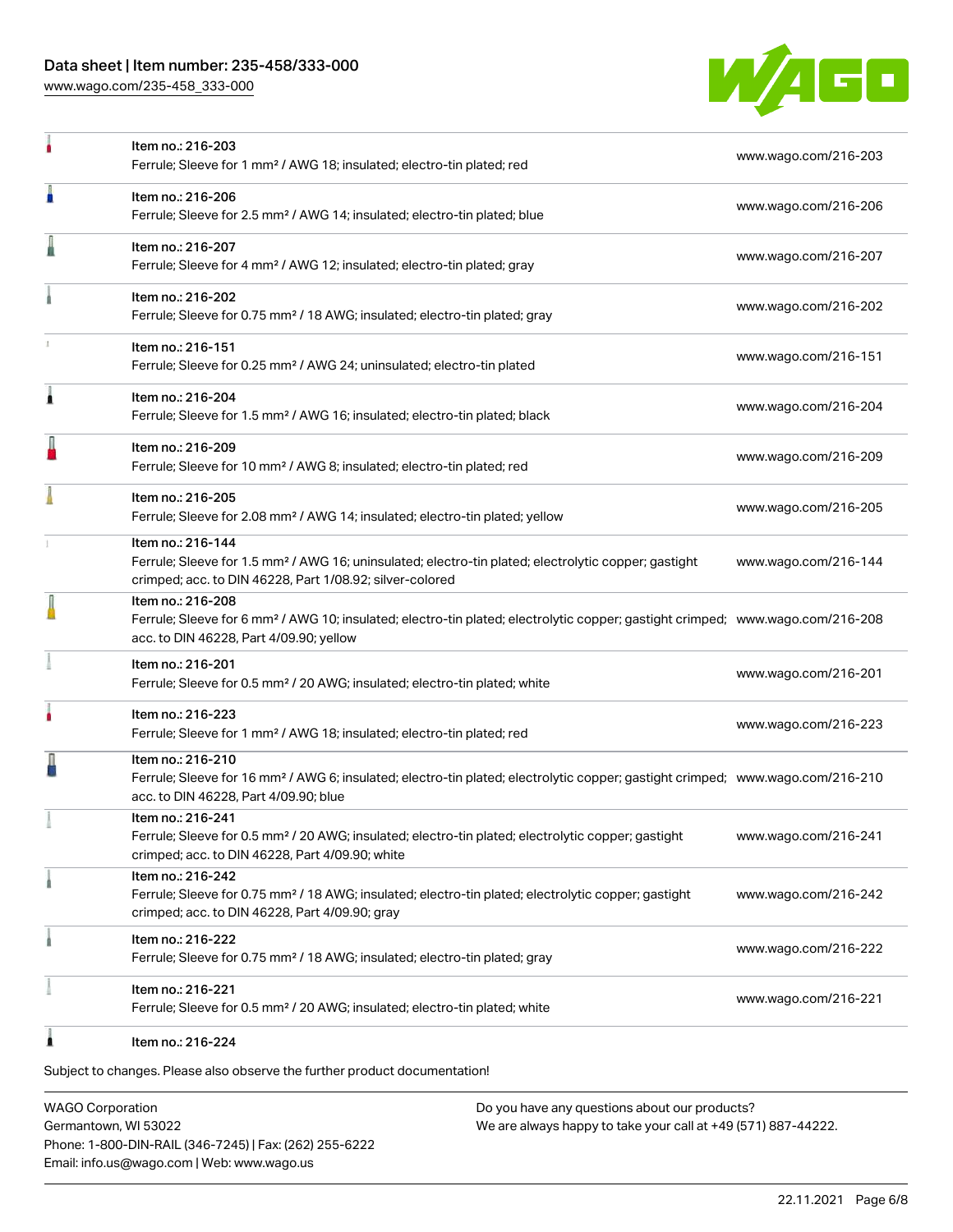

Ferrule; Sleeve for 1.5 mm<sup>2</sup> / AWG 16; insulated; electro-tin plated; black [www.wago.com/216-224](http://www.wago.com/216-224)

| <b>WAGO Corporation</b> |                                                                                                                                                                                                            | Do you have any questions about our products? |                      |
|-------------------------|------------------------------------------------------------------------------------------------------------------------------------------------------------------------------------------------------------|-----------------------------------------------|----------------------|
|                         | Subject to changes. Please also observe the further product documentation!                                                                                                                                 |                                               |                      |
|                         | Item no.: 216-267<br>Ferrule; Sleeve for 4 mm <sup>2</sup> / AWG 12; insulated; electro-tin plated; electrolytic copper; gastight crimped; www.wago.com/216-267                                            |                                               |                      |
|                         | Item no.: 216-322<br>Ferrule; Sleeve for 0.34 mm <sup>2</sup> / 22 AWG; insulated; electro-tin plated; green                                                                                               |                                               | www.wago.com/216-322 |
|                         | Item no.: 216-321<br>Ferrule; Sleeve for 0.25 mm <sup>2</sup> / AWG 24; insulated; electro-tin plated; yellow                                                                                              |                                               | www.wago.com/216-321 |
|                         | Item no.: 216-301<br>Ferrule; Sleeve for 0.25 mm <sup>2</sup> / AWG 24; insulated; electro-tin plated; yellow                                                                                              |                                               | www.wago.com/216-301 |
|                         | Item no.: 216-289<br>Ferrule; Sleeve for 10 mm <sup>2</sup> / AWG 8; insulated; electro-tin plated; electrolytic copper; gastight crimped; www.wago.com/216-289<br>acc. to DIN 46228, Part 4/09.90; red    |                                               |                      |
|                         | Item no.: 216-288<br>Ferrule; Sleeve for 6 mm <sup>2</sup> / AWG 10; insulated; electro-tin plated; electrolytic copper; gastight crimped; www.wago.com/216-288<br>acc. to DIN 46228, Part 4/09.90; yellow |                                               |                      |
|                         | Item no.: 216-262<br>Ferrule; Sleeve for 0.75 mm <sup>2</sup> / 18 AWG; insulated; electro-tin plated; electrolytic copper; gastight<br>crimped; acc. to DIN 46228, Part 4/09.90; gray                     |                                               | www.wago.com/216-262 |
|                         | Item no.: 216-287<br>Ferrule; Sleeve for 4 mm <sup>2</sup> / AWG 12; insulated; electro-tin plated; electrolytic copper; gastight crimped; www.wago.com/216-287<br>acc. to DIN 46228, Part 4/09.90; gray   |                                               |                      |
|                         | Item no.: 216-286<br>Ferrule; Sleeve for 2.5 mm <sup>2</sup> / AWG 14; insulated; electro-tin plated; electrolytic copper; gastight<br>crimped; acc. to DIN 46228, Part 4/09.90; blue                      |                                               | www.wago.com/216-286 |
|                         | Item no.: 216-284<br>Ferrule; Sleeve for 1.5 mm <sup>2</sup> / AWG 16; insulated; electro-tin plated; electrolytic copper; gastight<br>crimped; acc. to DIN 46228, Part 4/09.90; black                     |                                               | www.wago.com/216-284 |
|                         | Item no.: 216-264<br>Ferrule; Sleeve for 1.5 mm <sup>2</sup> / AWG 16; insulated; electro-tin plated; electrolytic copper; gastight<br>crimped; acc. to DIN 46228, Part 4/09.90; black                     |                                               | www.wago.com/216-264 |
|                         | Item no.: 216-266<br>Ferrule; Sleeve for 2.5 mm <sup>2</sup> / AWG 14; insulated; electro-tin plated; electrolytic copper; gastight<br>crimped; acc. to DIN 46228, Part 4/09.90; blue                      |                                               | www.wago.com/216-266 |
|                         | Item no.: 216-246<br>Ferrule; Sleeve for 2.5 mm <sup>2</sup> / AWG 14; insulated; electro-tin plated; electrolytic copper; gastight<br>crimped; acc. to DIN 46228, Part 4/09.90; blue                      |                                               | www.wago.com/216-246 |
|                         | Item no.: 216-263<br>Ferrule; Sleeve for 1 mm <sup>2</sup> / AWG 18; insulated; electro-tin plated; electrolytic copper; gastight crimped; www.wago.com/216-263<br>acc. to DIN 46228, Part 4/09.90; red    |                                               |                      |
| 1                       | Item no.: 216-244<br>Ferrule; Sleeve for 1.5 mm <sup>2</sup> / AWG 16; insulated; electro-tin plated; electrolytic copper; gastight<br>crimped; acc. to DIN 46228, Part 4/09.90; black                     |                                               | www.wago.com/216-244 |
|                         | Item no.: 216-243<br>Ferrule; Sleeve for 1 mm <sup>2</sup> / AWG 18; insulated; electro-tin plated; electrolytic copper; gastight crimped; www.wago.com/216-243<br>acc. to DIN 46228, Part 4/09.90; red    |                                               |                      |

Germantown, WI 53022 Phone: 1-800-DIN-RAIL (346-7245) | Fax: (262) 255-6222 Email: info.us@wago.com | Web: www.wago.us

We are always happy to take your call at +49 (571) 887-44222.